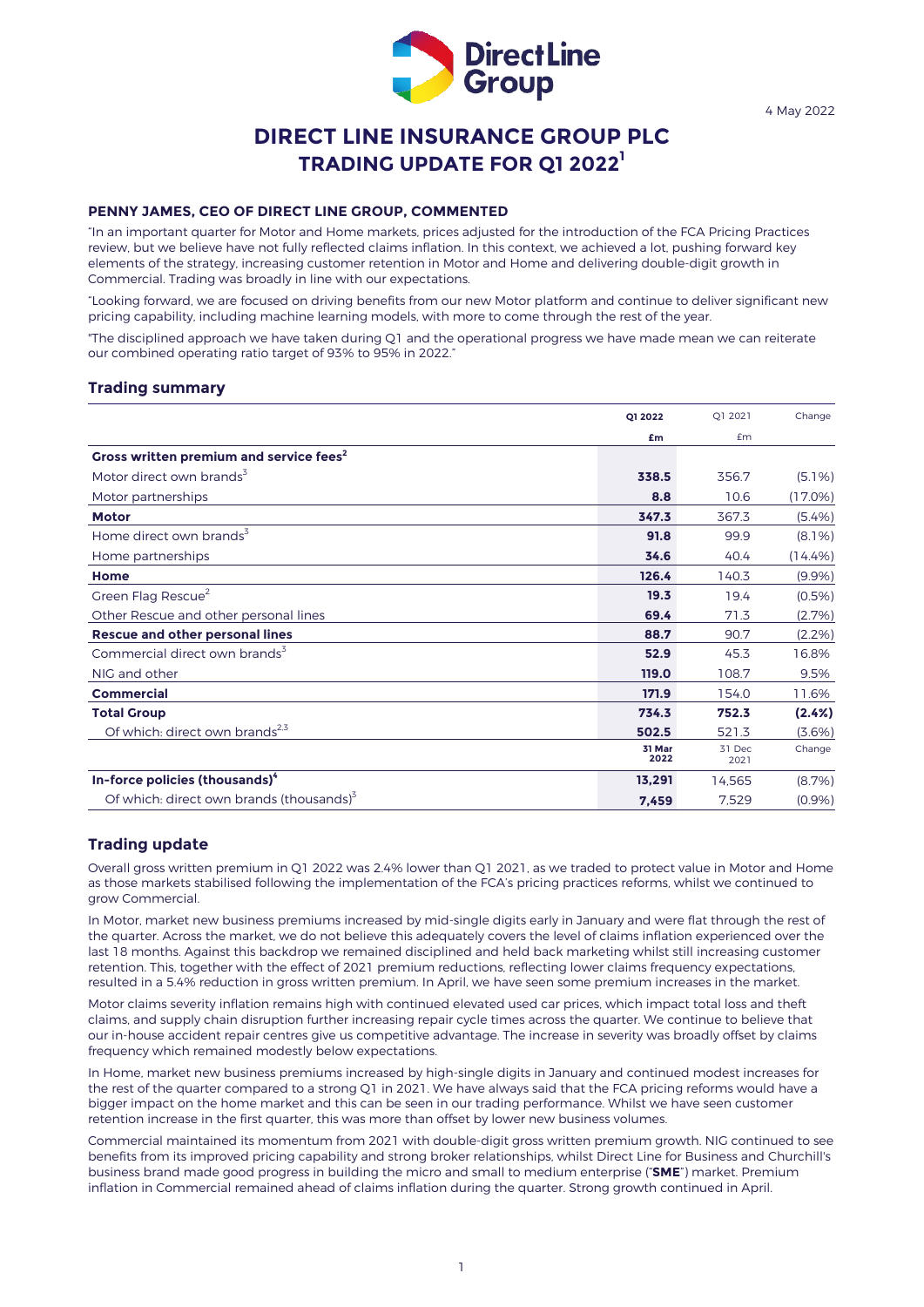Weather costs from storms Dudley, Eunice and Franklin are expected to be around £40 million, compared with an early estimate of £30 million to £40 million, across Home and Commercial, which is within our weather budget assumption of £73 million for the year.

## **Strategic update**

We aim to deliver significant capability during 2022 and we are excited with the progress that we have made. In Motor we developed new pricing techniques, including the use of machine learning models designed to improve speed and accuracy. Our risk pricing is now materially more advanced than our existing capabilities and we have more models due to go live in Q2.

In April, we launched our latest Direct Line superhero campaign, which underlines our strong customer propositions. We have a pipeline of compelling brand marketing in Direct Line, Churchill and Green Flag to come during the year.

Alongside extending our long-term Home partnership with NatWest Group until 2027 earlier in the quarter, we have also made good progress towards welcoming across over 640,000 new Motability customers, representing around £500 million of gross written premium<sup>5</sup>, expected to start from September 2023.

## **Capital management**

On 27 April 2022 we redeemed the remaining £250 million of the £500 million subordinated notes which were issued on 27 April 2012. This redemption significantly reduces our average financing costs with the redeemed notes paying a 9.25% coupon compared to a 4.0% coupon on the £260 million 2020 Tier 2 issue.

We have bought back £23.9 million of shares as at close of business on 29 April 2022 at an average price of 267 pence in relation to the first £50 million tranche of the £100 million share buyback programme announced earlier this year.

On 27 April 2022 Moody's Investors Service confirmed the 'A1' rating with a stable outlook for the Group's principal underwriter, U K Insurance Limited.

## **Outlook**

We reiterate our target of achieving a combined operating ratio in the range of 93% to 95%, normalised for weather, in 2022 and over the medium-term.

### **For further information, please contact**

**PAUL SMITH** DIRECTOR OF INVESTOR RELATIONS Mobile: +44 (0)7795 811263 Mobile: +44 (0)7786 836562

**WILL SHERLOCK** GROUP CORPORATE AFFAIRS AND SUSTAINABILITY DIRECTOR

Notes:

- 1. Direct Line Group's Trading Update relates to the three months ended 31 March 2022 and contains information to the date of publication.
- 2. Green Flag Rescue includes £1.1 million of service fees recognised as other income In Q1 2022. For certain new customers, the amount they pay is split between premium and a service fee where prior to 2022 this was entirely premium.
- 3. Direct own brands include in-force policies for Home and Motor under the Direct Line, Churchill, Darwin and Privilege brands, Rescue policies under the Green Flag brand and Commercial policies under the Direct Line for Business and Churchill brands.
- 4. The reduction in in-force policies relates to the removal of Travel insurance cover from a partner's bank account proposition.
- 5. As reported previously, of which we expect 80% to be reinsured.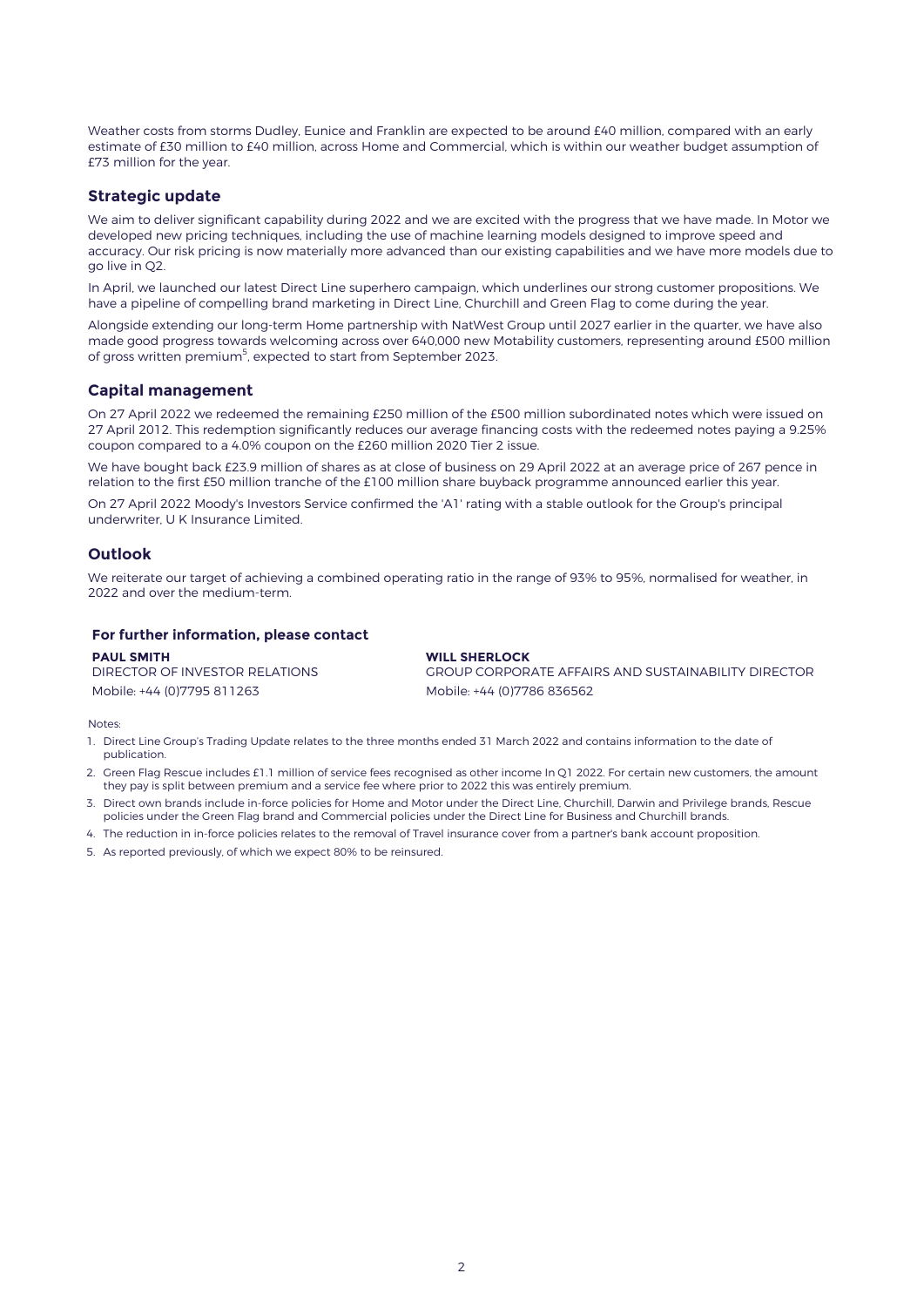## **APPENDIX 1: In-force policies by segment (thousands)**

|                                                    | 31 Mar<br>2022 | 31 Dec<br>2021 | Change    |
|----------------------------------------------------|----------------|----------------|-----------|
| Motor direct own brands <sup>1</sup>               | 3,854          | 3,869          | (0.4% )   |
| Motor partnerships                                 | 100            | 102            | $(2.0\%)$ |
| <b>Motor</b>                                       | 3,954          | 3,971          | (0.4% )   |
| Home direct own brands                             | 1.825          | 1.879          | (2.9%)    |
| Home partnerships                                  | 783            | 788            | (0.6% )   |
| Home                                               | 2,608          | 2.667          | $(2.2\%)$ |
| Green Flag Rescue                                  | 1.167          | 1.179          | $(1.0\%)$ |
| Other Rescue and other personal lines <sup>2</sup> | 4,684          | 5,877          | (20.3%)   |
| <b>Rescue and other personal lines</b>             | 5,851          | 7,056          | (17.1%)   |
| Commercial direct own brands <sup>1</sup>          | 613            | 602            | 1.8%      |
| NIG and other                                      | 265            | 269            | $(1.5\%)$ |
| <b>Commercial</b>                                  | 878            | 871            | 0.8%      |
| <b>Total Group<sup>2</sup></b>                     | 13,291         | 14,565         | (8.7%)    |
| Of which: direct own brands <sup>1</sup>           | 7,459          | 7,529          | (0.9%     |

Notes:

1. Direct own brands include in-force policies for Home and Motor under the Direct Line, Churchill, Darwin and Privilege brands, Rescue policies under the Green Flag brand and Commercial policies under the Direct Line for Business and Churchill brands.

2. The reduction in in-force policies relates to the removal of Travel insurance cover from a partner's bank account proposition.